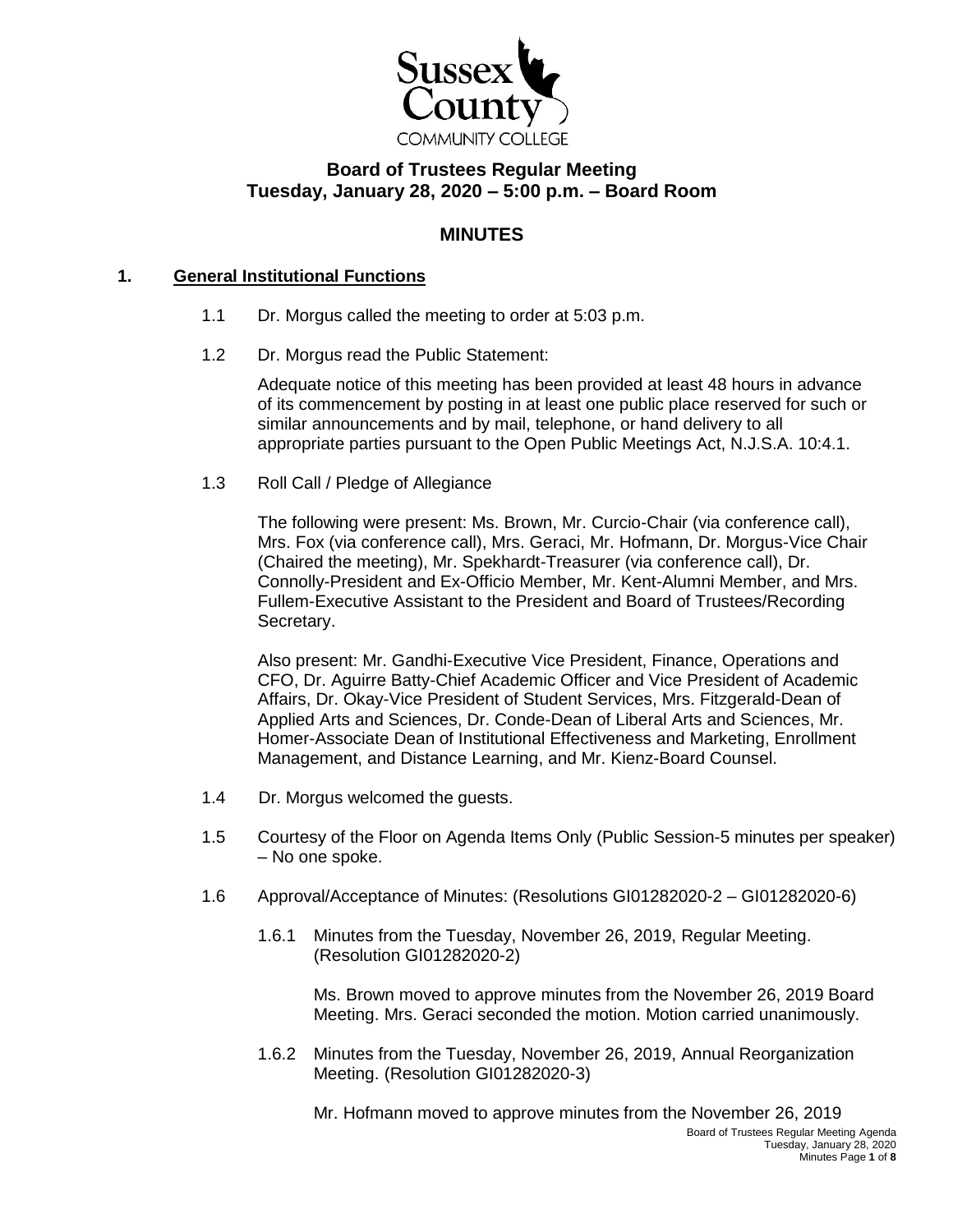Annual Reorganization Meeting. Ms. Brown seconded the motion. Motion carried unanimously.

1.6.3 Minutes from the Wednesday, December 11, 2019, Executive Session. (Resolution GI01282020-4)

Mr. Hofmann moved to approve minutes from the December 11, 2019 Executive Session. Ms. Brown seconded the motion. Motion carried unanimously.

1.6.4 Minutes from the Wednesday, December 11, 2019, Special Meeting. (Resolution GI01282020-5)

Mr. Hofmann moved to approve minutes from the December 11, 2019 Special Meeting. Ms. Brown seconded the motion. Motion carried unanimously.

- 1.6.5 Acknowledgment of Receipt of Committee Meeting Minutes Tuesday, January 21, 2020 (Resolution GI01282020-6):
	- Personnel and Curriculum Committee
	- Audit and Policy Committee
	- Finance and Facilities Committee

 Ms. Brown moved to acknowledge receipt of committee minutes as noted above. Mr. Hofmann seconded the motion. Motion carried unanimously.

1.7 Committee Chair Reports

**Personnel and Curriculum Committee** Chair – Mr. Hofmann reported that the committee met on Tuesday, January 21, 2020. During the meeting, they:

- Reviewed monthly personnel actions including: New hires, promotions, parttime to full-time positions, resignations/terminations/positions ended, open positions, and stipends.
- Reviewed proposed regular pay rate increases for part-time personnel.
- Reviewed the monthly Purchases Over \$10,000 Report.
- Received an updated Incident Log.
- Discussed format for the President's evaluation.

**Audit and Policy Committee** Chair – Mrs. Geraci reported on behalf of the Audit and Policy Committee. The committee met on Tuesday, January 21, 2020. During the meeting:

(A 3-year review of policies was determined when the Audit and Policy Committee was established.) The committee looked at H/R policies, and recommend the following actions:

 Rescind policy no. 200.8 Mandatory Direct Deposit – This will become formalized practice.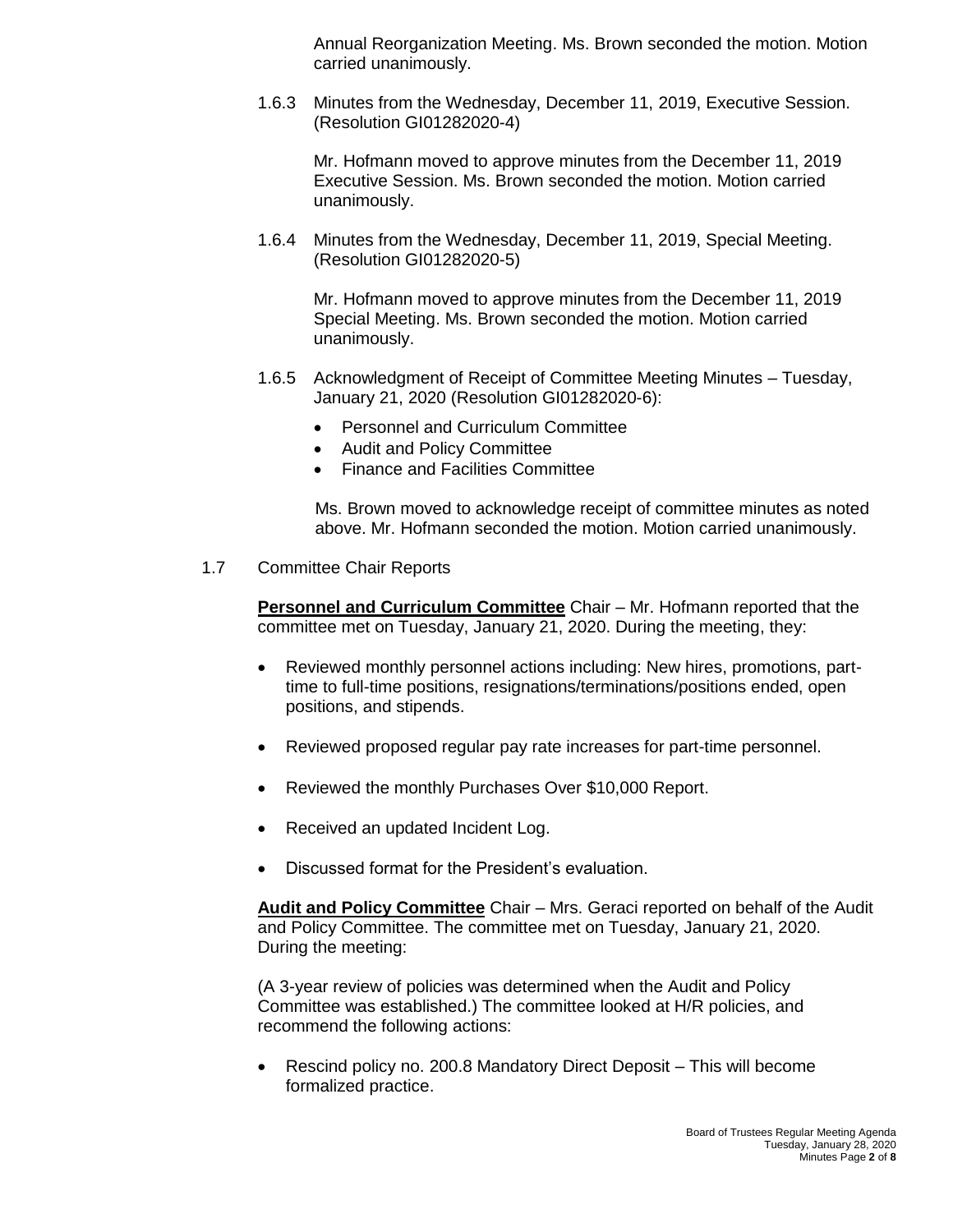- Re-Adoption of the following policies that were reviewed and revised to match our now standard policy format:
	- o Policy no. 200.9 Part-Time Non-Academic / Support Staff Hours
	- o Policy no. 200.10 Part-Time Academic Staff Calculation of Hours
	- o Policy no. 200.11 Faculty Absences, Substitutes, and Compensation
	- o Policy no. 200.12 Equal Employment Opportunity Policy
	- o Policy no. 200.13 Employment Practices Policy
- The committee reviewed the FY19 Audit Report and FY19 Management Letter from Wiss & Company, LLP. The only difference from the draft audit is the addition of pension liability. This information was not previously available from the state.
- Reviewed the Purchases Over \$10,000 Report.
- Committee received an updated Incident Log.

**Finance and Facilities Committee** Chair – Ms. Brown reported the following:

**FINANCE** – The Committee reviewed:

- Financial Statements December 31, 2019 Six Months YTD FYE June 30, 2020.
- FY2021 budget, including operational and capital expenses.
- Final Audit Reports: FY19 Audit Report and FY19 Management Letter from Wiss & Company, LLP. The only update from the draft report is the pension information, which was not available from the state.
- Items on the Consent Agenda:
	- $\circ$  Professional Services Agreement with John Carney as SCCC foundation consultant for services from January 3, 2020 – April 3, 2020.
	- o Tele-Measurements, Inc. quote in the amount of \$51,964.50 for remote instruction system. This is HEFT Funded.
	- o Quote from RFP Solutions Inc. for a two-year contract in the amount of \$19,409.42. per year for the continuation of a warranty and maintenance agreement for Alcatel-Lucent Enterprises IP phone system, software support services, paging system, clock system, and emergency strobe system.
	- o Quote Request Summary from Granite Telecommunications, LLC under the National Cooperative Purchasing Alliance (NCPA) to act as agent for Century Link phone service to provide voice and data lines.
	- o CDW-G quote for Building A addition IDF/network servers in the amount of \$58,417.38. Chapter 12 funded.
	- o CDW-G quote in the Amount of \$9,990.18 for Building A annex network equipment – wireless access points. Chapter 12 funded.
	- o Appointment of Charles Schaffer Associates LLC as an approved architect for SCCC.
	- o November 2019 Purchases Over \$10,000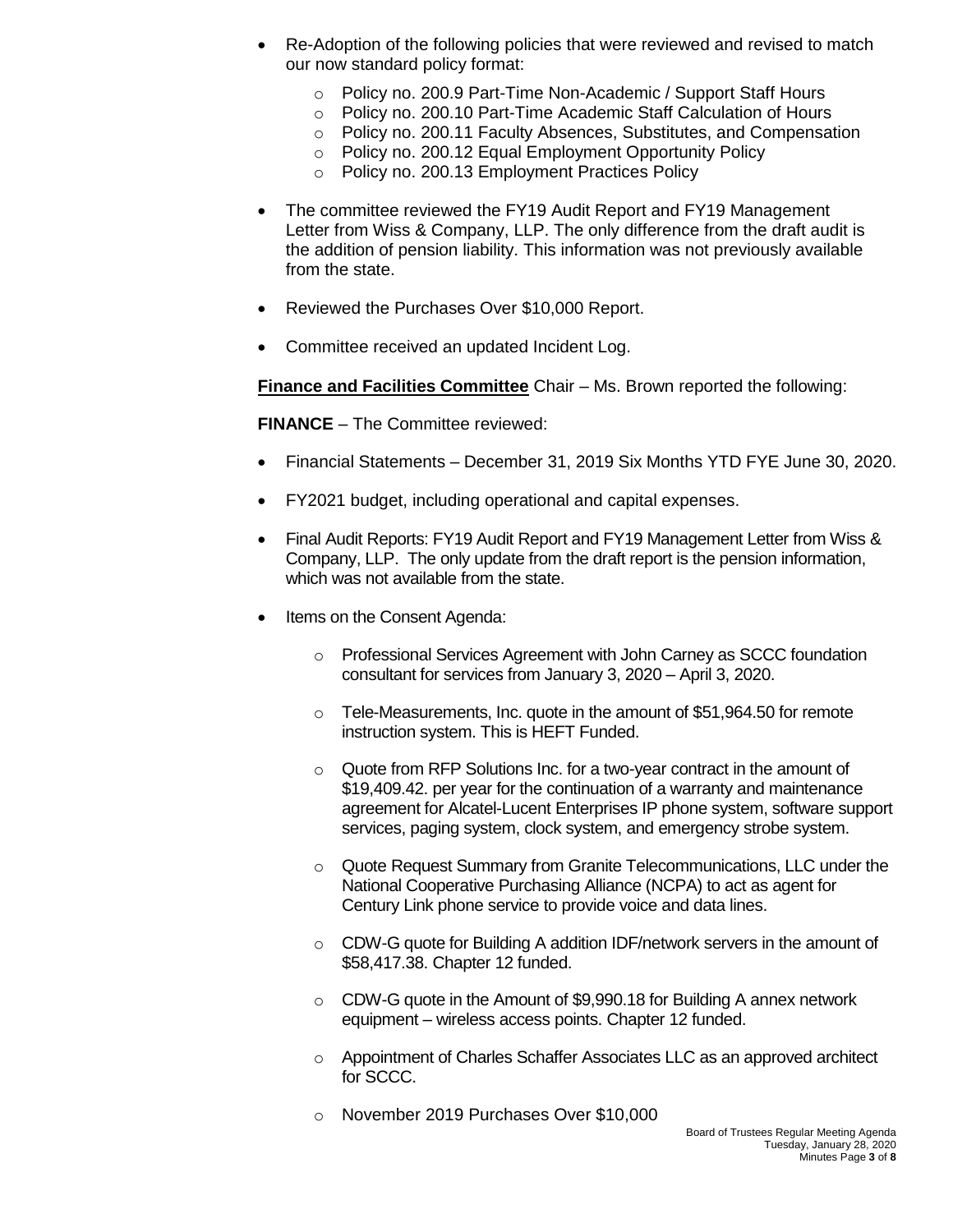## **FACILITIES**

The committee reviewed Consent Agenda items:

- o Total Construction estimate proposal from HQW Architects for renovations to the SCCC McGuire Campus Technical Education Center for the Culinary Program in the amount of \$1,330,198. Chapter 12 funded.
- o The committee received an update from HQW regarding construction of the Culinary Institute at the McGuire property. It is expected to be ready for use in January, 2021.
- o The committee received an update from Mr. Gandhi regarding the new Academic Building. We are tracking for construction to conclude in May, and classes ready to begin Fall, 2020.

## **SAFETY AND SECURITY/BOARD GOALS**

 The committee reviewed updated November and December 2019 Incident Logs.

### **2. Consent Agenda**

The President recommends items 2.1 - 2.5 for Board approval, as brought forth after discussion and review by Board Committees:

Mr. Hofmann moved to approve items on the Consent Agenda. Ms. Brown seconded the motion.

Roll call vote: Ms. Brown, Mrs. Fox, Mrs. Geraci, Mr. Hofmann, Dr. Morgus, Mr. Spekhardt, and Mr. Curcio voted yes. Motion carried unanimously.

- 2.1 Approval of Personnel Actions (Resolution P01282020-1 P01282020-2)
	- 2.1.1 Monthly Personnel Actions: New Hires, Promotions, Part-Time to Full-Time Positions, Resignations/Terminations/Positions Ended, Open Positions, and Stipends.
	- 2.1.2 Approval of Proposed Regular Pay Rate Increases for Part-Time Personnel.
- 2.2 Approval of Curriculum Items None this Month.
- 2.3 Approval of Policy Items (Resolutions AP01282020-1 AP01282020-6)
	- 2.3.1 Rescind the Following Policy:

200.8 Mandatory Direct Deposit.

2.3.2 Approve the Following Policies. These Policies Have Completed the Three-Year Review Process and Have Been Updated.

> 200.9 Part-Time Non-Academic Support Staff Hours. 200.10 Part-Time Academic Staff Calculation of Hours. 200.11 Faculty Absences, Substitutes, and Compensation.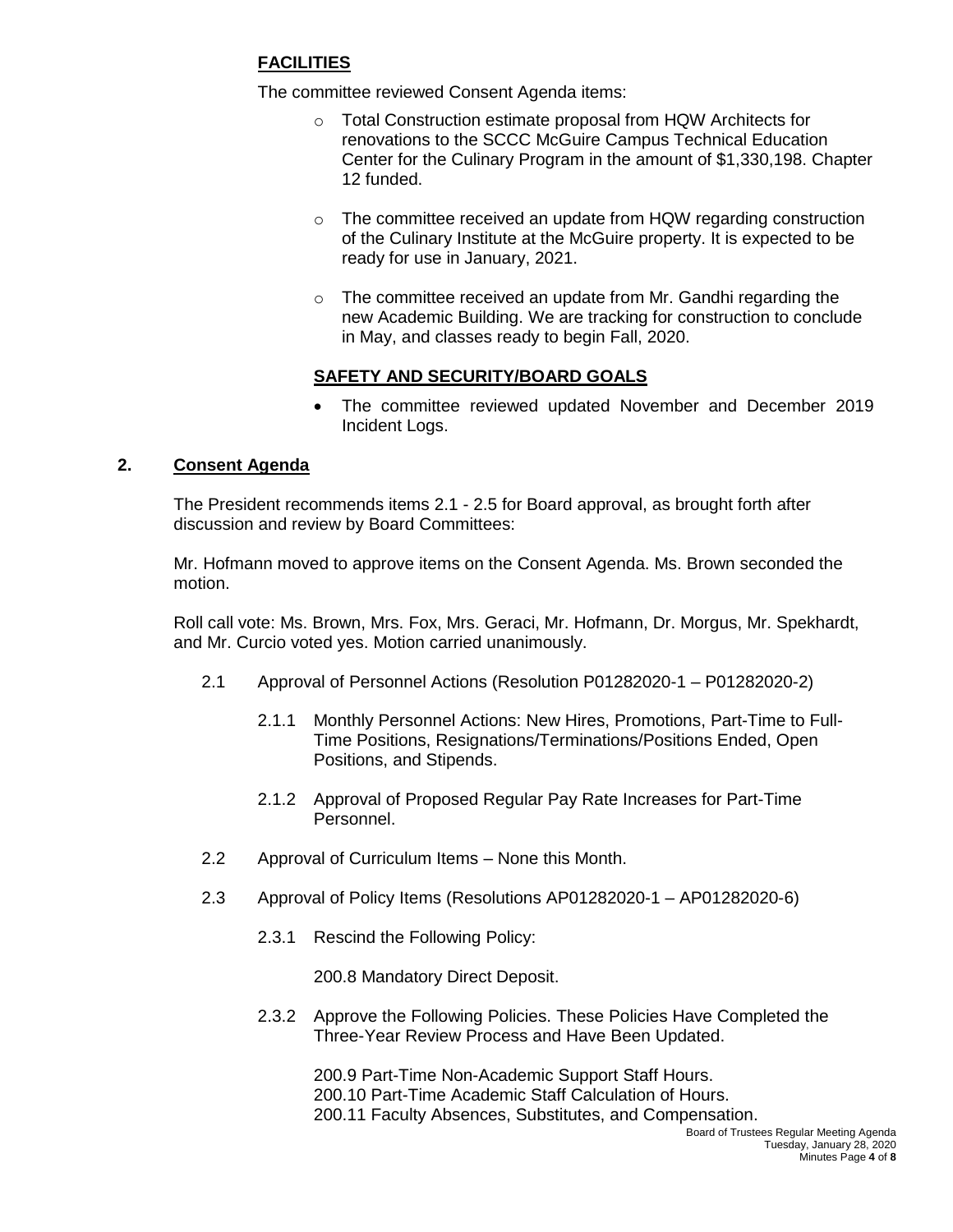200.12 Equal Employment Opportunity Policy. 200.13 Employment Practices Policy

- 2.4 Approval of Finance Items (Resolutions BFF01282020-1 BFF01282020-9)
	- 2.4.1 Quote from Tele-Measurements, Inc. in the Amount of \$51,964.50 for New Jersey State Contract T1466 System for Remote Instruction. HEFT Funded. (Resolution BFF01282020-1)
	- 2.4.2 Quote from RFP Solutions Inc. for a Two-Year Contract in the Amount of \$19,409.42 per Year for the Continuation of a Warranty and Maintenance Agreement for Alcatel-Lucent Enterprises IP Phone System, Software Support Services, Paging System, Clock System, and Emergency Strobe System. (Resolution BFF01282020-2)
	- 2.4.3 Quote Request Summary from Granite Telecommunications, LLC Under the National Cooperative Purchasing Alliance (NCPA) to Act as Agent for Century Link Phone Service to Provide Voice and Data Lines. (Resolution BFF01282020-3)
		- Current Century Link Direct Monthly Billing is Approximately \$4,000 per **Month**
		- Granite will Reduce Our Monthly Cost to Approximately \$2,500 per **Month**
	- 2.4.4 CDW-G Quote LDHW327 for Building A Addition IDF/Network Servers in the Amount of \$58,417.38. Chapter 12 Funded. (Resolution BFF01282020-4)
	- 2.4.5 CDW-G Quote LDNK799 in the Amount of \$9,990.18 for Building A Annex Network Equipment – Wireless Access Points. Chapter 12 Funded. (BFF01282020-5)
	- 2.4.6 Charles Schaffer Associates LLC as an Approved Architect for Sussex County Community College. (BFF01282020-6)

Charles Schaffer \$160/Hour Associates \$110 - \$120/Hour

- 2.4.7 Professional Services Agreement with John Carney as SCCC Foundation Consultant for Services from January 3, 2020 – April 3, 2020. (BFF01282020-7)
	- 14 Weeks at a Fixed Payment of \$1,500 per Week = \$21,000
- 2.4.8 November December 2019 Purchases Over \$10,000 Report. (BFF01282020-8)
- 2.5 Approval of Facility Items
	- 2.5.1 Total Construction Estimate Proposal from HQW Architects for Renovations to the SCCC McGuire Campus Technical Education Center for the Culinary Program in the Amount of \$1,330,198. Chapter 12 Funded. (Resolution BFF01282020-9)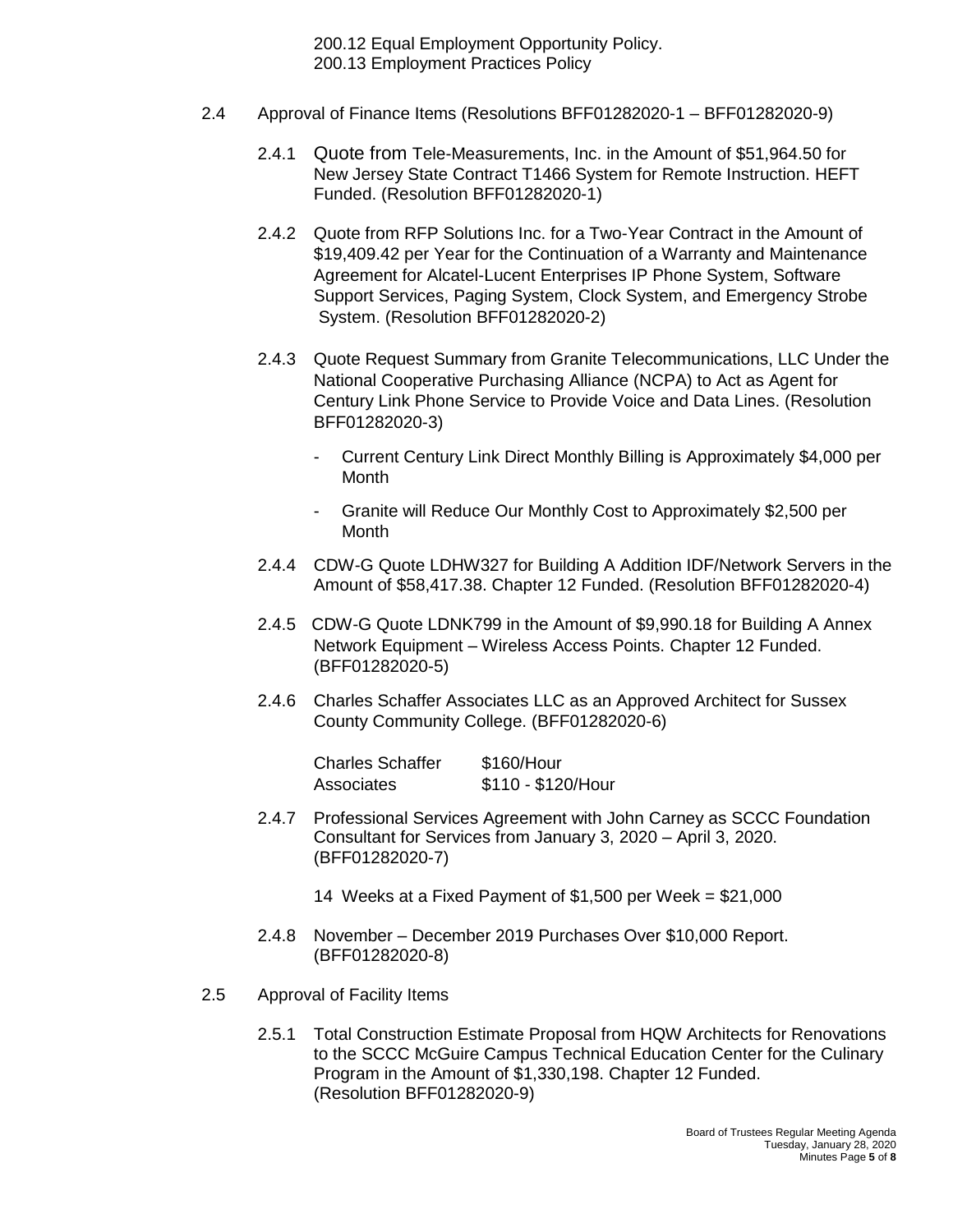#### **3. Finance**

3.1 Recommendation: Acknowledgment of Receipt and Review of Financial Statements – December 31, 2019 Six Months YTD FYE June 30, 2020. (Resolution GI01282020-1)

Ms. Brown moved to acknowledge receipt and review of Financial Statements – December 31, 2019 six months YTD FYE June 30, 2020. Mr. Hofmann seconded the motion.

Mr. Gandhi presented the Financial statements as noted above. The presentation included: Financial Statements – December 31, 2019 Six Months YTD FYE June 30, 2020, including: Credit Hours Dashboard, Income Statement, Major Revenue Variances to Budget and LYR, Expenses, Major Expense Variance to Budget and LYR, Operating Statement, Balance Sheet, Head Count, Major Asset Variances to LYR, Balance Sheet-Liabilities, Three-Year Comparison, Current Assets, # Month of OPEX Covered by Liquid Assets & Current Ratio, and CAPEX Projects.

Roll call vote: Ms. Brown, Mrs. Fox, Mrs. Geraci, Mr. Hofmann, Dr. Morgus, Mr. Spekhardt, and Mr. Curcio voted yes. Motion carried unanimously.

3.2 Recommendation: Approval of Certification of the Amount of Local Appropriation Necessary for the Operating Expenses and Capital Outlay Expense of the College for FY21, and Capital Outlay for FY21, and for the President to Prepare the Final Bound FY21 Budget Document for Public Advertisement and for Submission to the Sussex County Community College Board for School Estimate. (BFF01282020-10)

Mr. Gandhi presented the FY21 budget. Q & A followed the presentation, and included information about credit hours with and without football, no increase in fees or tuition, and scheduling of the Board of School Estimate meeting. Conversation ensued regarding distribution and review of the the budget to all Trustees. It was determined that there is need for a Special Meeting for further review before approval.

Ms. Brown moved to table this item and schedule a Special Meeting. Mr. Hofmann seconded the motion.

Roll call vote: Ms. Brown, Mrs. Fox, Mrs. Geraci, Mr. Hofmann, Dr. Morgus, Mr. Spekhardt, and Mr. Curcio voted yes. Motion carried unanimously.

3.3 Recommendation: Authorization to Schedule Board of School Estimate Meeting and for Board Secretary to Advertise Said Meeting Along with a Summarized Statement of Both the Estimated Revenues and Anticipated Operating and Capital Expenditures. (Resolution BFF01282020-11)

Because item 3.2 was tabled, it was necessary to table this item as well.

Ms. Brown moved to table item 3.3, as noted above. Mr. Hofmann seconded the motion.

Roll call vote: Ms. Brown, Mrs. Fox, Mrs. Geraci, Mr. Hofmann, Dr. Morgus, Mr. Spekhardt, and Mr. Curcio voted yes. Motion carried unanimously.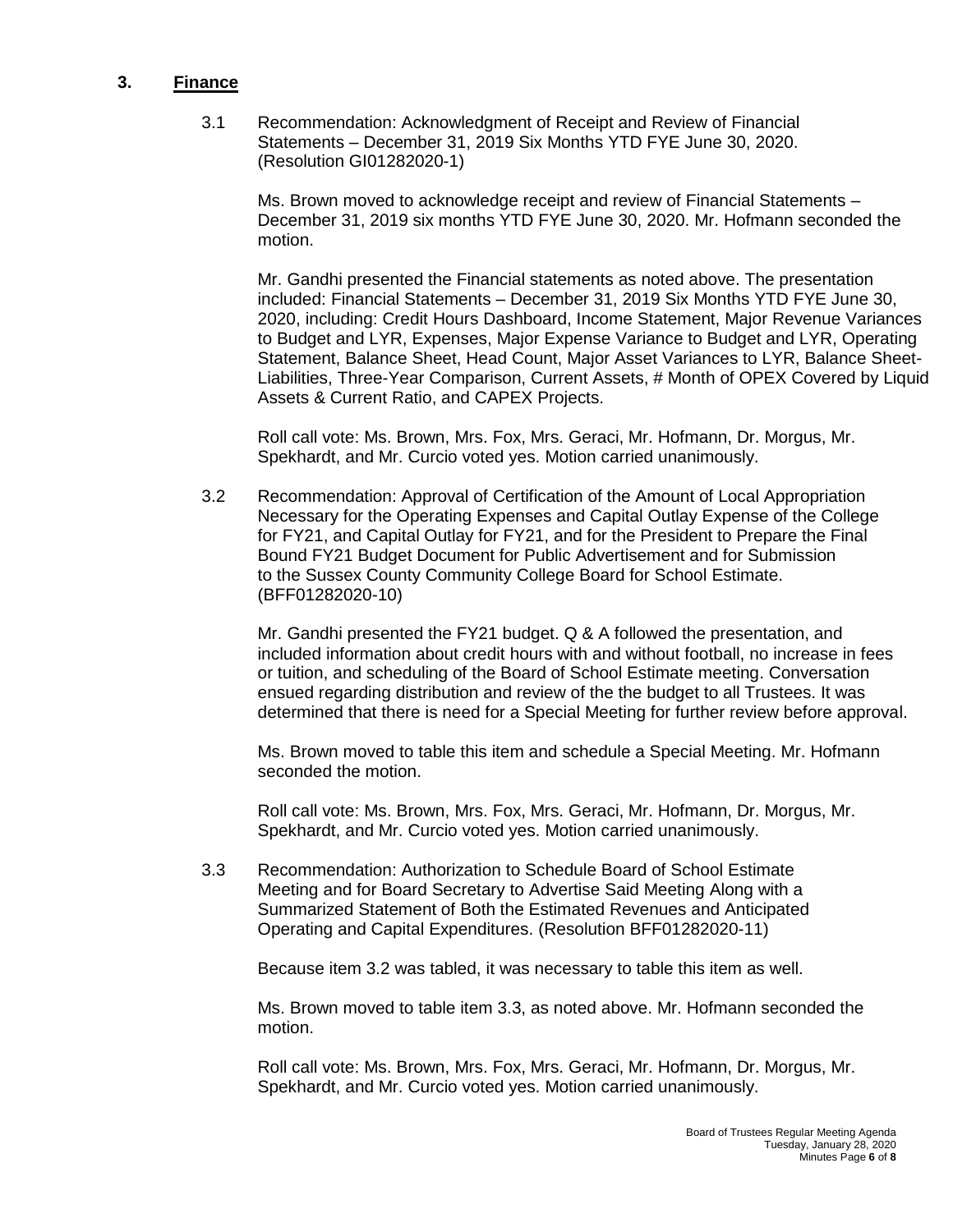3.4 Recommendation: Approval of Wiss & Company, LLP Final FY19 Audit Report and FY19 Management Letter. (Resolution BFF01282020-12)

Mrs. Geraci moved to approve the FY19 Audit and FY19 Management Letter. Mr. Hofmann seconded the motion.

Roll call vote: Ms. Brown, Mrs. Fox, Mrs. Geraci, Mr. Hofmann, Dr. Morgus, Mr. Spekhardt, and Mr. Curcio voted yes. Motion carried unanimously.

#### **4. Reports**

- 4.1 November December 2019 Incident Log
- 4.2 Comments about Correspondence Report
- 4.3 Campus Life Report
- 4.4 SGA Report SGA officers provided the Board with a presentation regarding SGA and club activities.
- **5. Presentations** None this Month.
- **6. Courtesy of the Floor on General Matters** (Public Session-5 Minutes per Speaker)

Amy Rude – Assistant Director of Campus Life thanked the Board and all involved with restroom renovations for the D. Building.

#### **7. Other Business**

#### **Discussion / Reports / Announcements:**

7.1 Trustee Activity Update – There was no Trustee Activity update.

Mrs. Fox, liaison to the Foundation Board, provided Trustees with a Foundation Board update. She noted that the Foundation Board has a new Chair and new Board Directors. They are setting up the structure with emphasis on fundraising and fundraising campaigns, solidifying members, and focusing on the 100 Women Project. They are looking to increase Funding Their Future.

- 7.2 Alumni Trustee Report Mr. Kent reported that the job search survey is coming to an end. There were not as many responses as he would have liked. Comments will be presented at the next meeting. Notes and ideas from the ThorLabs meeting were shared with students via student email. The emails had a 40% open rate.
- 7.3 President's Report The report is on file in the Office of the President.

Dr. Connolly introduced Sarah Haudek, a Jounalism II student who will be covering Board Meetings in the college newspaper.

- 7.4 Chair's Comments -- None
- 7.5 The Next Regular Meeting of the Board of Trustees will take place Tuesday, February 25, 2020, at 5:00 p.m. in the Executive Board Room.
- 7.6 The Board of School Estimate Meeting will likely take place on Wednesday,